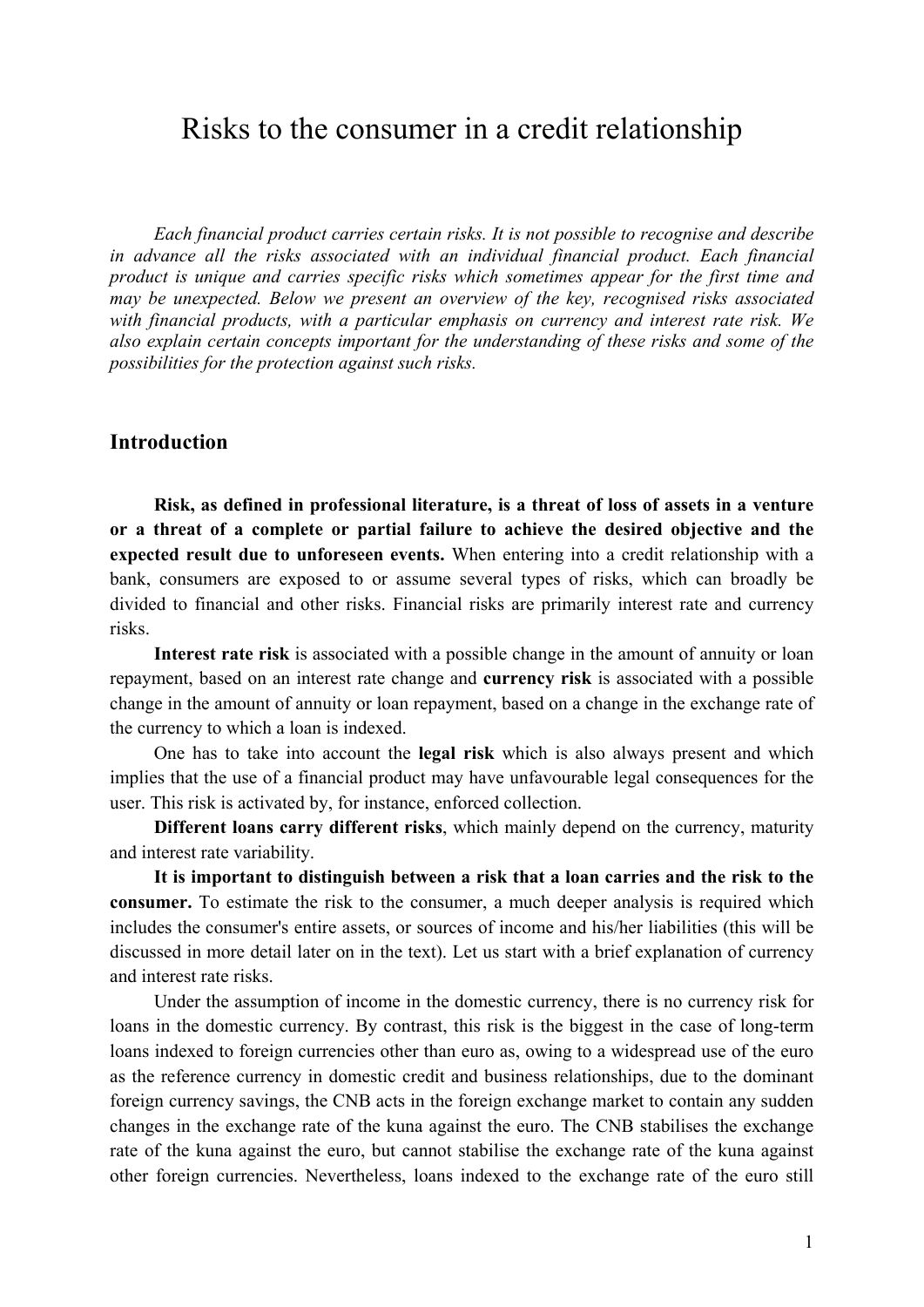carry a currency risk. And lastly, currency risk on longer-term loans in a foreign currency is always greater than the currency risk on shorter-term loans as longer maturity implies higher probability for a significant change in the exchange rate of the domestic currency against a foreign currency.

|                            |              | Exchange rate |            |                  |
|----------------------------|--------------|---------------|------------|------------------|
|                            |              | <b>HRK</b>    | <b>EUR</b> | Other currencies |
| Remaining loan<br>maturity | up to 1 year |               |            |                  |
|                            | 1 to 5 years |               |            |                  |
|                            | over 5 years |               |            |                  |

**Figure 1 Currency risks are the highest for other currencies**

Note: Green colour denotes low risk, yellow and orange, medium risk, and the shades of red denote higher risks. Source: CNB.

**A change in interest rate may have a significant impact on the annuity amount for longer-term loans.** In other words, annuity loans with a longer term to maturity are more sensitive to interest rate changes than loans with a shorter term to maturity. By contrast, loans with a fixed interest rate to maturity are by definition not directly affected by interest rate changes.

It should be noted that in the case of a significant fall in interest rates, the consumers with fixed interest rate loans have the option to **refinance** such loans under more favourable conditions. The same applies to loans with a variable interest rate, in case of improved market conditions (e.g. the banks start to offer loans with a lower fixed component of the interest rate). Naturally, the cost of such operations depends on the fees defined in a loan agreement as well as on the supply available to the consumer on the loan market at the moment of refinancing and the costs of taking out a new loan.

**Figure 2 Interest risks are higher for longer-maturity loans**

|                            |               | Types of interest rates |                                                 |                                   |  |
|----------------------------|---------------|-------------------------|-------------------------------------------------|-----------------------------------|--|
|                            |               | Fixed interest rate     | NRR / interest rate<br>on household<br>deposits | Other reference<br>interest rates |  |
| Remaining loan<br>maturity | up to 1 year  |                         |                                                 |                                   |  |
|                            | 1 to 5 years  |                         |                                                 |                                   |  |
|                            | over 5 godina |                         |                                                 |                                   |  |

Note: Green colour denotes low risk, yellow and orange, medium risk, and the shades of red denote higher risks. The NRR is an abbreviation for the national reference rate, discussed in more detail later in the text. Source: CNB.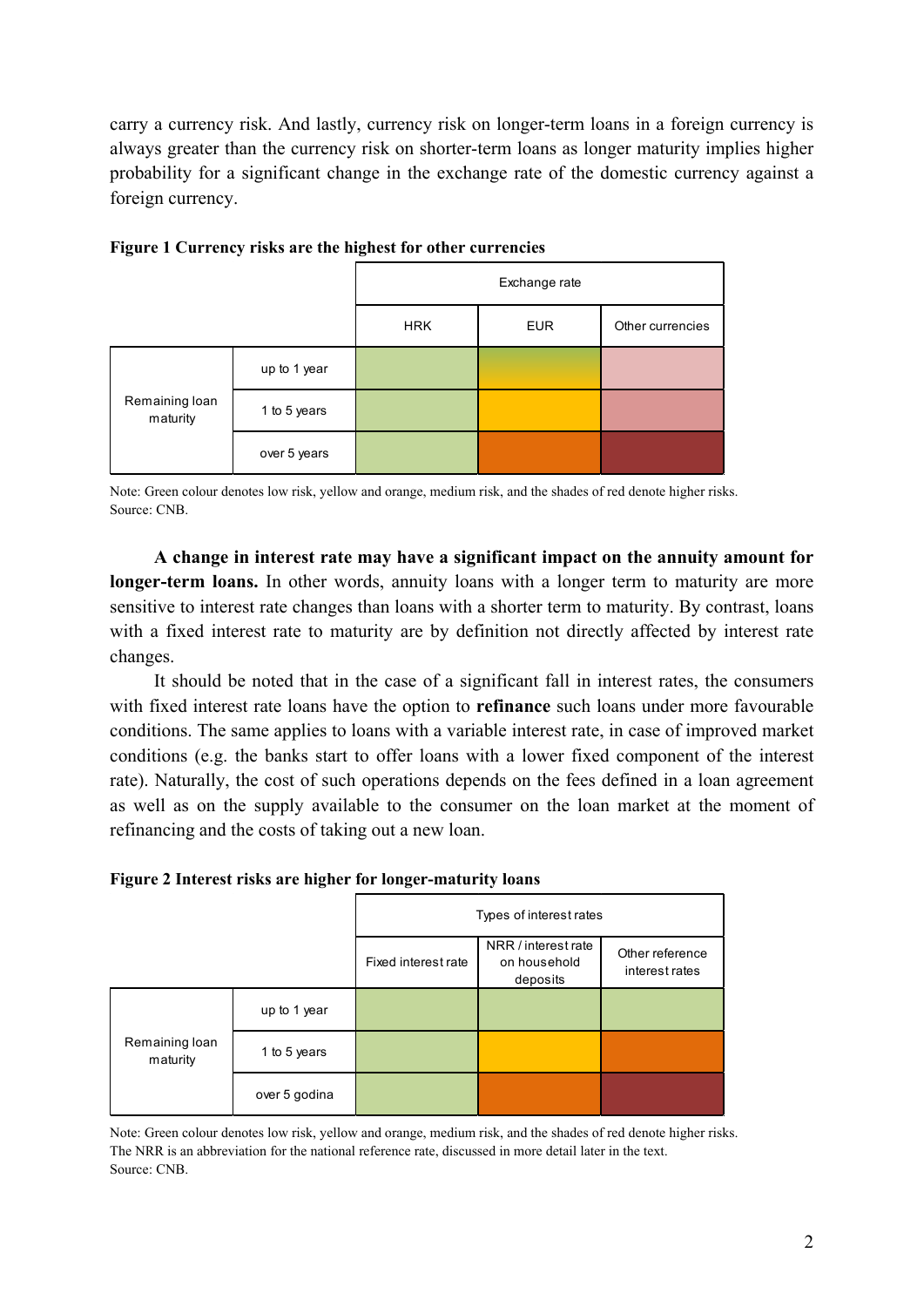**Variable interest rate loans may also differ in terms of the variable parameter defined by the Credit Consumer Act.** Some parameters respond to market interest rate changes faster and some more slowly which results in somewhat higher risks for those responding faster to market interest rate changes. The national reference rate has in the past generally responded more slowly to market interest rate changes than  $EURIBOR<sup>1</sup>$  $EURIBOR<sup>1</sup>$  $EURIBOR<sup>1</sup>$  or interest rates on T-bills, and this gives us reason to believe this will continue to be so in the future. Nevertheless, irrespective of the type of reference interest rate, any increase in market interest rates will eventually spill over to the variable interest rate.

**The specific moment of the application of the provisions of the Consumer Credit Act, in the conditions of currently historically low level of indices such as EURIBOR, resulted in loans with a relatively large fixed component.** Therefore, any faster growth in EURIBOR would soon result in relatively high interest rates on such loans.

**The consumer, i.e. the loan user, is best placed to estimate the risk associated with the credit operation he/she is entering into as he/she has the greatest amount of information.** The ability for regular loan servicing can be influenced by the absence of regular income or its significant reduction due to events such as job loss, reduction of income due to health issues, etc., more than by interest rate or currency risk. In addition, the consumer may have income in a foreign currency, which reduces currency risk. The examples of this include income from letting apartments in a foreign currency, temporary or regular (seamen) income in foreign currency. The analysis of the risks for consumers can therefore only be made on an individual level, for each consumer separately.

**Depending on future developments in interest rates and currency market, at the end of tenure, a loan may be cheaper or more expensive, if shown in kuna.** So, for instance, kuna depreciation over a long term makes kuna loans more favourable while any significant appreciation of the kuna makes loans indexed to a foreign exchange rate more favourable since we pay fewer kuna for each unit of a foreign currency in which we borrowed. Nobody knows the final result nor can it be estimated in advance with certainty. It will only be known at the end, as a result of developments in exchange and money markets.

**The purpose for which the funds have been borrowed from the bank definitely needs to be included in the assessment of the risk of a consumer's credit operation.** A loan invested in an investment which proves unsuccessful or which does not bring subjective of objective benefits or create value to the consumer is better be avoided. In addition, it is possible that changes in market conditions in the future will prompt the banks to offer to the consumers loans under more favourable as well as less favourable conditions, such as higher or lower interest rates, fees, etc.

**Credit operations, in the same way as business operations, inevitably carry risks. It is impossible to fully avoid the risks associated with loans and other financial products but it is possible to reduce their impact on personal finances and life of consumers.** Therefore, it is up to the consumer to decide on his/her own if such risks are worth taking. Consumer protection therefore implies that consumers obtain detailed information about financial and other risks before entering into a credit operation, taking into account their

<span id="page-2-0"></span> $<sup>1</sup>$  EURIBOR is an interest rate determined for the euro currency on the European interbank market. It reflects the policy of the</sup> European Central Bank and current market and economic developments.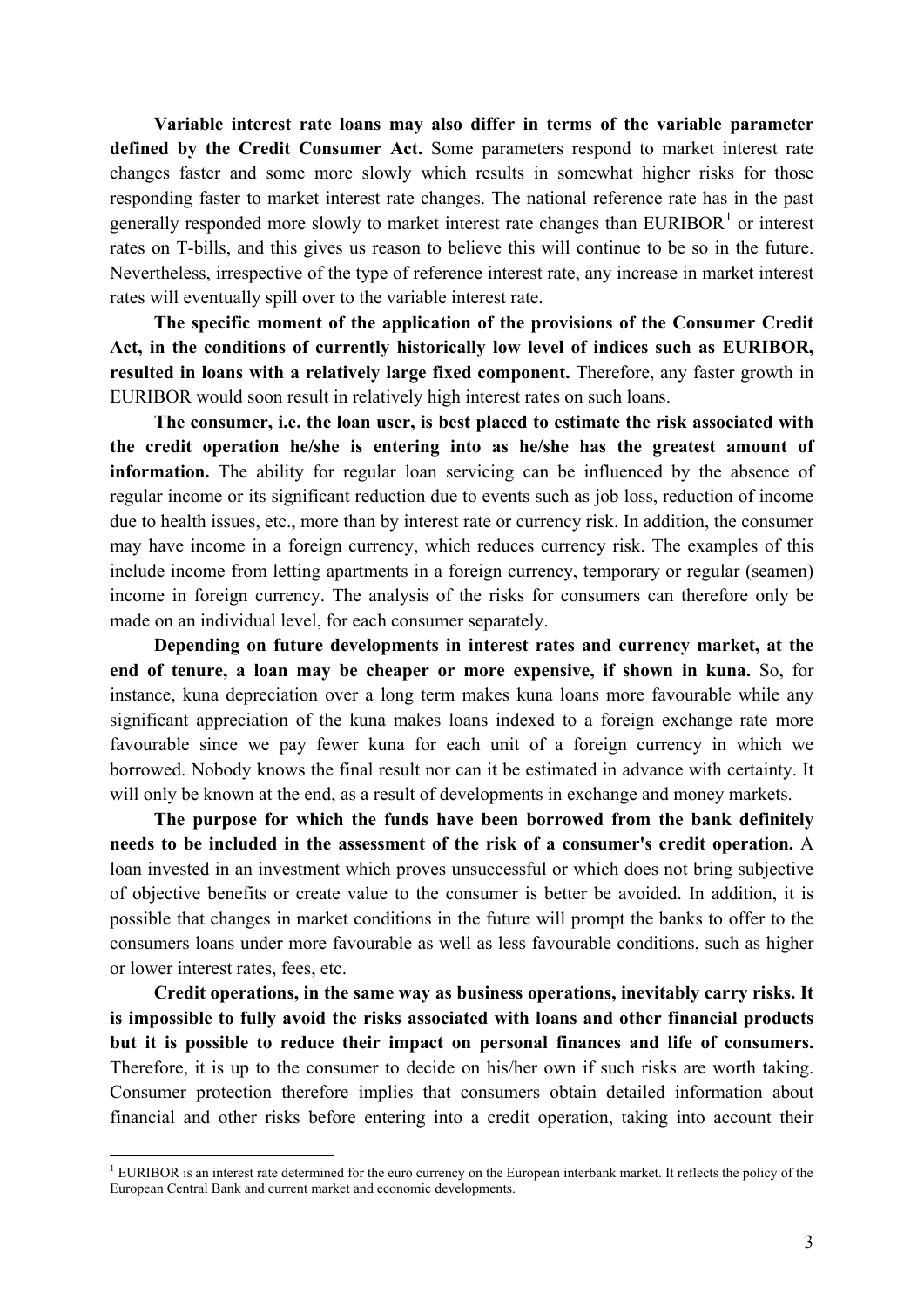personal financial conditions and expectations of future income and expenditure. Based on such an analysis and personal preferences, the consumer has to decide on his/her own the level of risk that he/she wishes to assume and to what purpose.

**Accordingly, in general, kuna loans with a fixed interest rate carry the lowest risk to the consumer. However, this does not mean that such a loan will be the most favourable.**

## **Currency risk**

**Foreign exchange (currency) risk is the risk** which is associated with cross currency changes and the consumer (debtor) is exposed to it if he/she has assets or income denominated in one currency and liabilities in another. It is almost certain that assets or liabilities assumed by the consumer in an individual currency will have alternatives which would give better or poorer results over the observed period than the portfolio selected by the consumer. The consumer may hedge against this risk by having income, assets and liabilities denominated in the same currency. The consumer thus loses the opportunity to make profit but also prevents losses.

**The majority of loans in Croatia are indexed to a foreign currency.** A currency clause in credit relationships, or indexation of loans to a kuna exchange rate against some foreign currency is due to the fact that approximately 80% of savings and time deposits in banks are in a foreign currency, mostly euro (Figure 3). Such a high level of deposit euroisation is associated with a negative historical experience of savers during the period of high inflation and hyperinflation and devaluation and strong weakening of the domestic currency against the German mark and overall macroeconomic stability which marked the '70s and '80 of the last century and the period following Croatia's gaining of independence up to the 1993 stabilisation programme, as well as foreign exchange inflows from tourism and remittances from abroad from emigrants, seamen, etc.

**Since the banks mainly have foreign exchange deposits in their sources of funds, they hedge against the risks by granting predominantly loans indexed to a foreign currency (Figure 4).** In other words, high deposit euroisation leads to a high loan euroisation since the banks have to hedge against currency risk in accordance with the rules of the profession. They are also bound to do so by regulatory rules under Regulation (EU) 575/2013 of the European Parliament and of the Council on prudential requirements for credit institutions and investment firms directly applicable in the Republic of Croatia. Therefore, in the conditions of deposit euroisation, credit euroisation serves for the protection of assets entrusted to banks by the savers, which is crucial for maintaining the confidence in banking system safety and stability. Also, the level of deposit euroisation fluctuates over time, as evidenced by a visible increase in the share of kuna loans during the periods of a reduction in the share of foreign exchange deposits.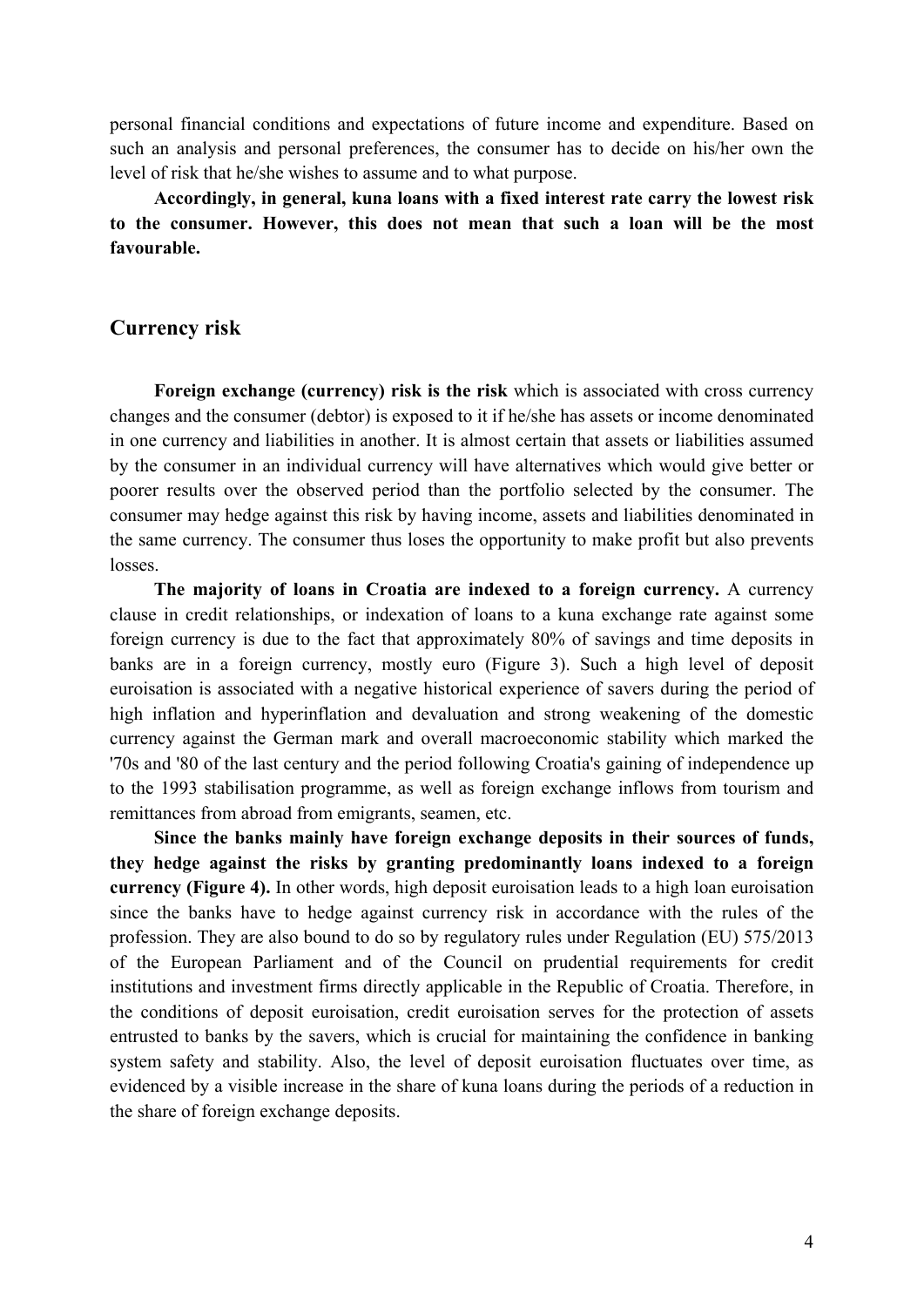

**Figure 3 Savings in Croatia are predominantly in euro**

Source: CNB.

**Figure 4 Financial institutions' assets correspond to the currency structure of liabilities**



Source: CNB.

In the case of a significant fall in the value of the domestic currency, the loans granted in foreign currencies or indexed to foreign currencies would be exposed to a currency induced credit risk – increased probability of default due to increased loan liability. Clients without income or assets in a foreign currency or clients who are not in any other way hedged against domestic currency depreciation are exposed to a currency risk, and the banks may also be faced with difficulties in collecting the claims resulting from a currency clause.

In such conditions, **a stable exchange rate of the kuna against the euro is key to preserving financial stability as a significant fall in the value of the kuna would leave many debtors in a position where they would no longer be able to repay their loans,**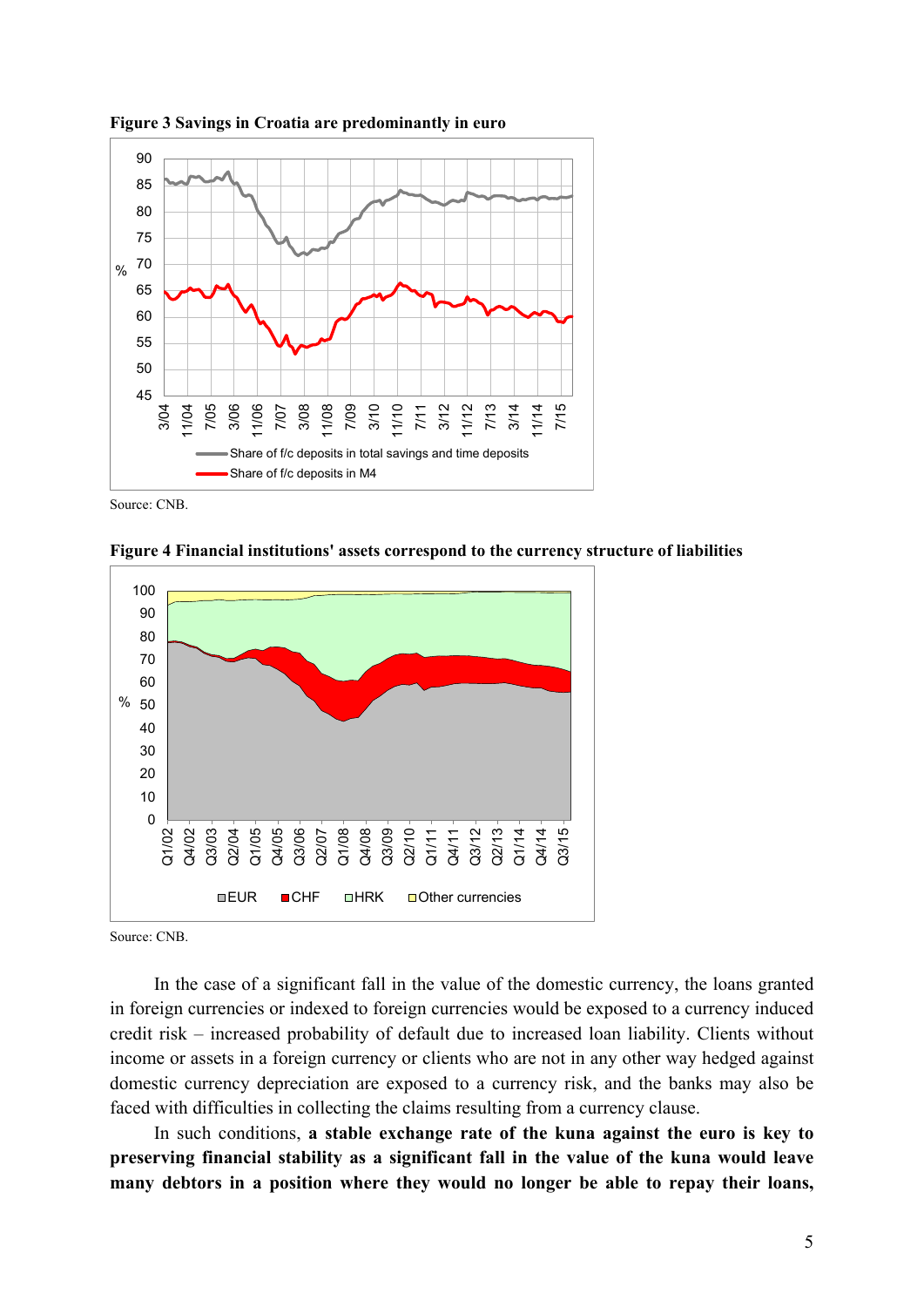**which might threaten households, corporations or the government and eventually undermine financial stability** and result in high fiscal and social costs. The CNB therefore pursues the policy of the so-called managed float exchange rate whereby the exchange rate of the kuna against the euro is set freely on the foreign exchange market, depending on the developments in the supply and demand for foreign exchange with the CNB directly intervening in the foreign exchange market in cases of sudden exchange rate fluctuations. With the aid of such a policy, the CNB attempts to stabilise the weight of loan repayment of debtors with loans with a currency clause in euro which have always accounted for the majority of the debt of all the sectors of the domestic economy, thus contributing to the achievement of financial stability. To ensure stability of the exchange rate of the kuna, it is vital to keep an adequate level of international reserves, which serve to ensure the country's foreign exchange liquidity, payment of imports and maintenance of the stability of the exchange rate of the kuna against the euro in case of shocks.

**The value of the kuna against other currencies listed on the CNB's exchange rate list, including the Swiss franc and the American dollar, is calculated based on the relationship between the euro and these currencies on the global foreign exchange markets and is outside CNB influence.** Since the introduction of the euro on 1 January 1999 until the end of 2015, the average monthly exchange rate of the kuna against the euro fluctuated between 7.11 and 7.74 kuna to the euro, and the average daily exchange rate during that period stood at HRK 7.46 to one euro (Figure 5).

The risks of borrowing in other foreign currencies are higher. Owing to a widespread use of the euro as the reference currency in domestic credit and business relationships, due to the dominant savings in that currency, the CNB intervenes in the foreign exchange market to contain sudden changes in the exchange rate of the kuna against the euro, which is not possible for other foreign currencies.



**Figure 5 Exchange rates of foreign currencies can fluctuate strongly over a long term**

Source: CNB.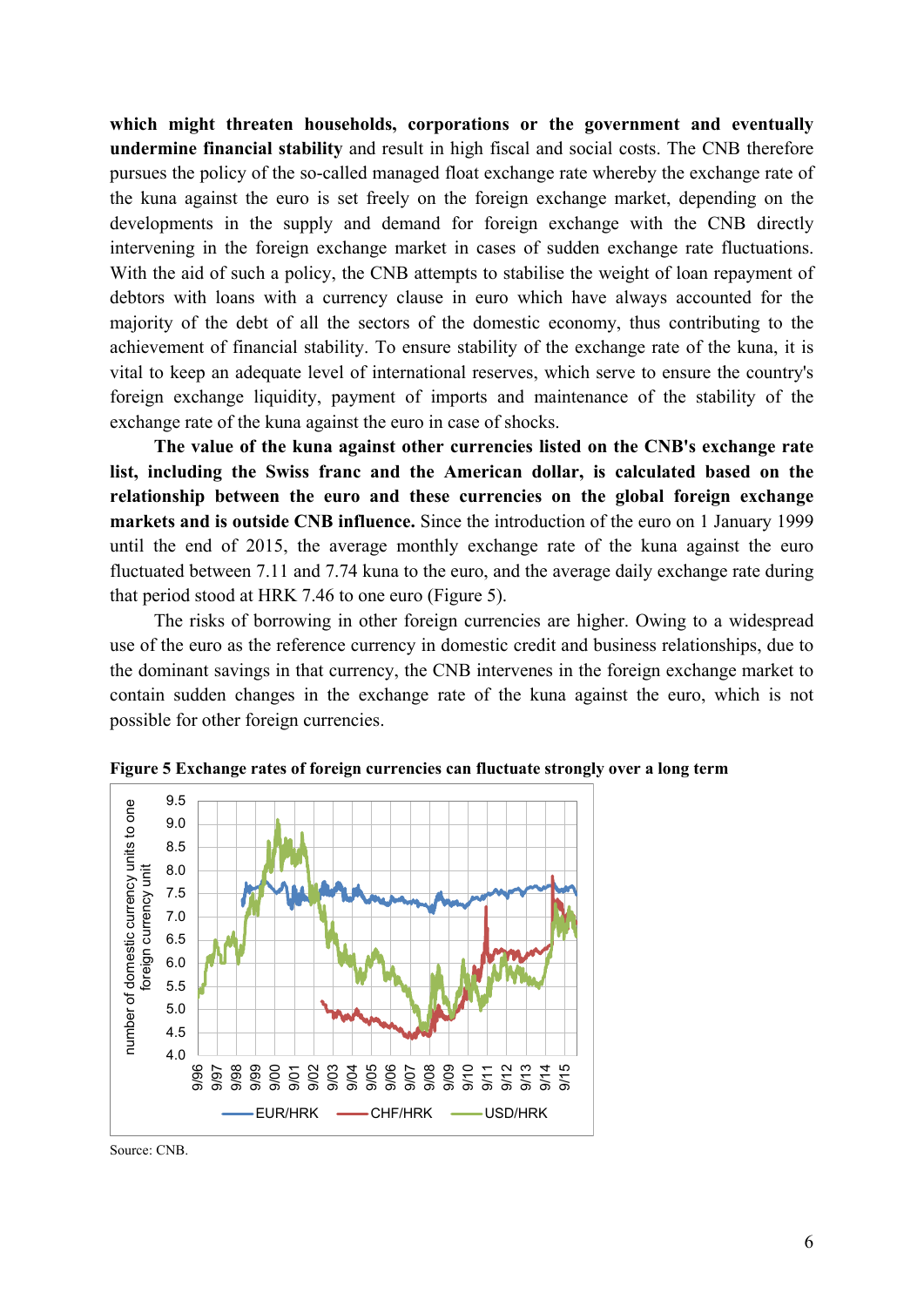# **Interest rate risk**

**Interest rate risk** may be defined as the possible increase or a decrease in consumer liabilities, due to changes in the interest rates applicable to the consumer's liabilities.

**In terms of their variability, interest rates may be divided into fixed, variable and combined interest rates** which may be fixed and variable, respectively, over specific, predefined periods of time. The characteristic of fixed interest rates is that they do not change throughout the entire duration of a credit relationship, with the result that loans granted at a fixed interest rate carry no interest rate risk to the consumer. By contrast, variable interest rates fluctuate during the term of a credit relationship and carry an interest rate risk.

It should be noted that consumers have the option to refinance both fixed interest rate and variable interest rate loans if they think this will benefit them. For example, the interest rate on a fixed interest rate loan is expectedly lower today than it was 5 years ago (which does not mean this trend will continue in the future). The cost of loan refinancing depends on the fees defined in a loan agreement and on the supply available to the consumer on the loan market at the moment of refinancing and the costs of taking out a new loan.

It should be noted that, in accordance with Article 11.a, paragraph (6) of the Consumer Credit Act, if a change in the agreed variable interest rate necessitates an increase in the interest rate, the consumer has the right to an early repayment of the loan, free of any fees.

**To understand and analyse the developments in interest rates, one needs to understand the structure of the interest rate that is being applied to a loan.** From an economic standpoint, the banks make their offers based on three main interest rate determinants: cost of source, regulatory cost and interest margin. Thus defined, the interest margin contains the required risk premium, a component for covering operating expenses and, naturally, the expected profit of the credit institution.

From a legal standpoint, the Consumer Credit Act defines interest rate for the consumer as the sum total of the variable parameter (of an interest rate) and the fixed component - the margin.

### **Manner of determining variable interest rates in Croatia**

**Until the adoption of the amendments to the Consumer Credit Act in 2013, variable interest rates in Croatia were mostly administratively set** which meant that banks were able to determine the level of interest rates on new and existing loans in accordance with developments in interest rates on the market or risk perception. It should be noted that during that period, the manner of determining variable interest rates was not explicitly regulated by law. Under the Act on Amendments to the Consumer Credit Act (Official Gazette 143/2013), Article 11.a was amended again and in paragraph (2), the variable interest rate is defined as the sum total of the agreed parameter and the fixed bank margin which may not increase over the loan repayment term and which must be agreed together with the parameter. In accordance with transitional and final provisions of that Act, this provision was also to be applied to all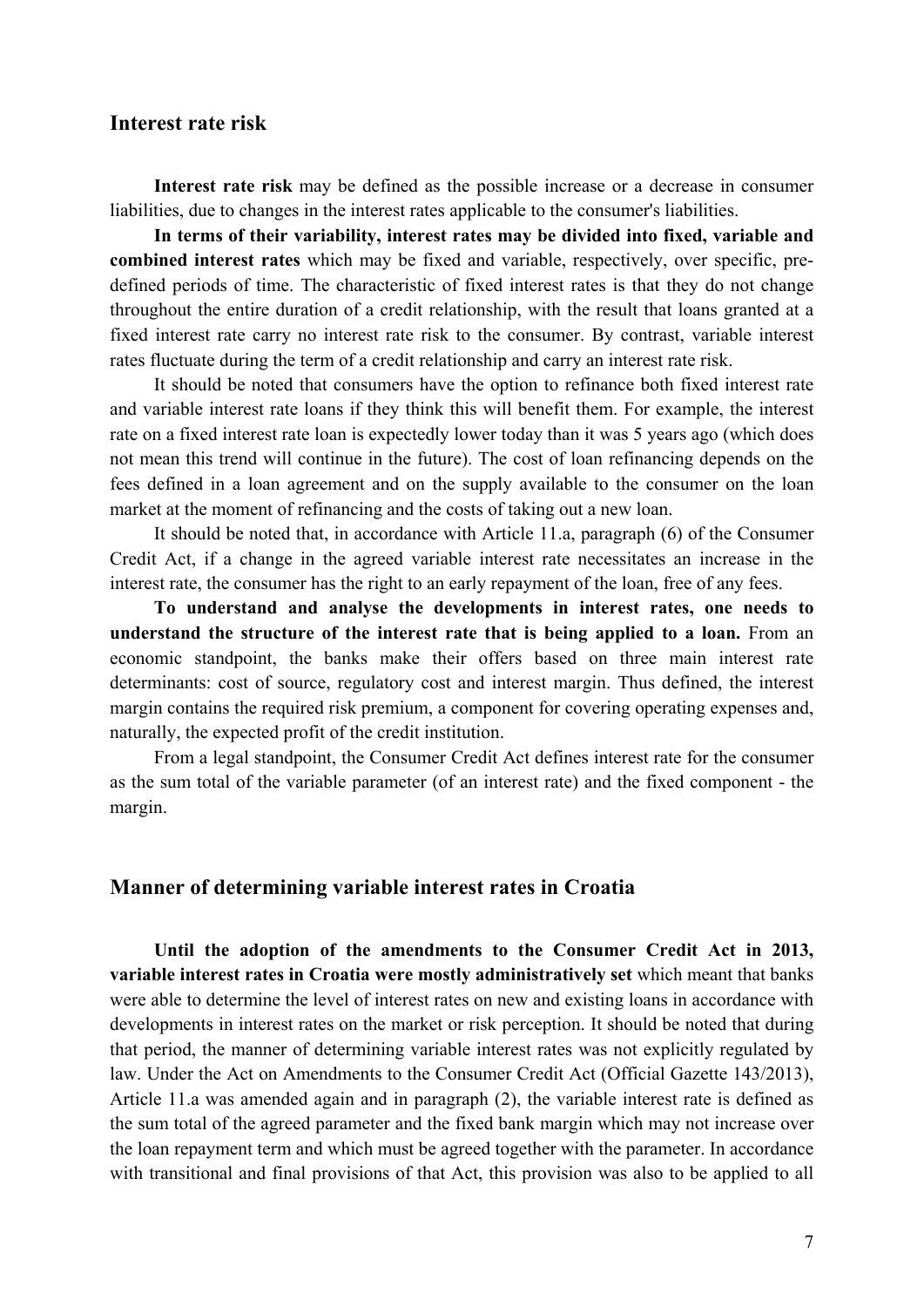consumer credit agreements irrespective of the date of entering into the respective credit agreement. The Act on Amendments to the Consumer Credit Act explicitly prescribes that EURIBOR, LIBOR, NRR, yield on T-bills of the Ministry of Finance and the average interest rate on household deposits in the respective currency may be defined as the parameters. These Amendments have improved transparency of interest rate setting and consumers may at any point find out what are the components of the interest rate that they are being charged: the fixed component which remains the same throughout the credit relationship and the variable component which fluctuates within the set permitted variable parameters.



**Figure 6 Variable interest rate is the predominant rate on household loans in Croatia**

Source: CNB.

**As regards variable interest rate home loans, EURIBOR and the national reference rate (NRR) are equally used as reference interest rates,** with each component serving as the reference rate for approximately 30% of home loans (Figure 6). EURIBOR/LIBOR account for a somewhat larger share of other consumer loans (approximately 44%) (Figure 7).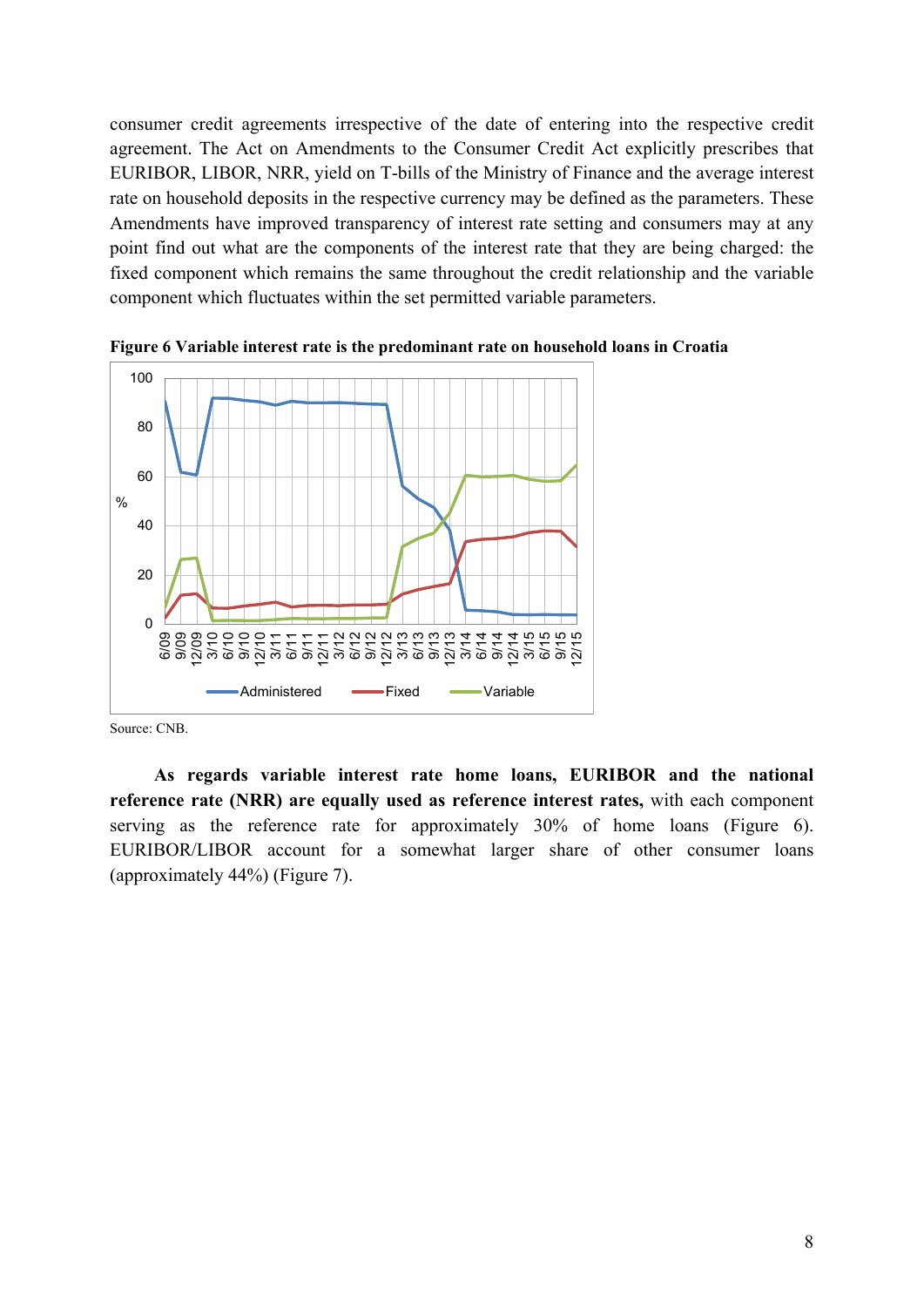

**Figure 7 Assessment of the structure of household loans of banks by reference rates, February 2015**

Note: The assessment of the degree to which an individual reference variable parameter is used is based on information on the variable parameter posted on banks' web pages for individual types of loans and an individual bank's share in the total granted amount of an individual loan type at the end of February 2015. As regards home loans, the invariable interest rate category refers almost entirely to home loans granted in Swiss francs or indexed to the exchange rate of the Swiss franc, where the exchange rate of the agreed foreign currency has appreciated by over 20% from the agreed exchange rate on the first day of the use of the loan (Article 3, paragraph (5) of the Act on Amendments to the Consumer Credit Act, Official Gazette 143/2013).

Source: CHB assessment based on banks' web pages.

**The variable parameters determined by the mentioned Act as a starting point for the calculation of variable interest rates in credit operations have been at extremely low levels in the past several years. It follows that any possible increase in reference interest rates is an important source of risk to the consumers. This risk is particularly significant if it occurs simultaneously with domestic currency depreciation and/or slowing down of the domestic economy, which has a negative effect on household income.** In addition, EURIBOR, as a possible variable parameter, has been introduced into banking products by the Act on Amendments to the Consumer Credit Act at the time when it stood around zero, which leaves much more room for its future growth than decrease. Also, the changes in this international reference interest rate would spill over relatively quickly to interest rate growth. The NRR is the rate which is set on the domestic market, primarily influenced by the cost of financing of several largest banks.

## **Interest rate trends in the international and in the domestic market**

#### **The international market**

EURIBOR is an interest rate which for the euro is set by the European interbank market and reflects the policy of the European Central Bank. The EURIBOR rate is the average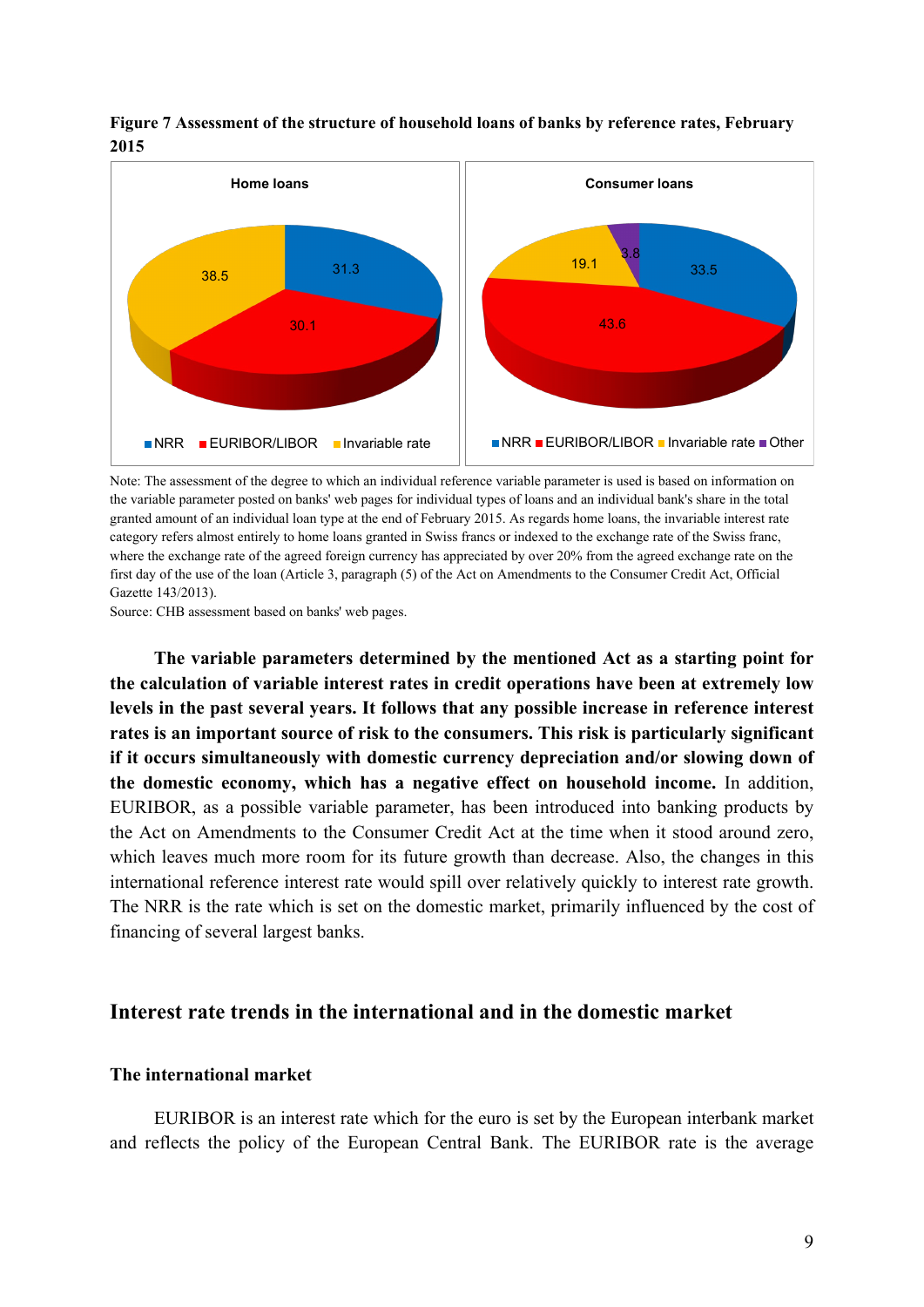interest rate at which financial institutions within the euro area that have high credit ratings are prepared to lend money to each other.

The EURIBOR rate is set on daily basis as the average of the quotations of a large number of banks actively participating in the euro area money market with considerable amounts.[2](#page-9-0) As of 1 November 2013, the EURIBOR rate is calculated for eight maturities: 1 and 2 weeks, 1, 2, 3, 6, 9 and 12 months. The EURIBOR level is determined by the supply of and the demand for liquid assets in the interbank market. Its level is significantly affected by the ECB's monetary policy but also numerous other factors, such as expectations regarding future interest rate trends, economic growth and inflation, bank solvency, confidence, etc.

By changing its key interest rate the ECB strives to influence short-term interest rates, that is, the reference interest rates in the money market. Changes in short-term interest rates are then expected to lead to changes in long-term rates. Finally, the change in the key interest rate should affect the real economic activity and, with a certain time lag, prices.

In the past few years after the outbreak of the global financial crisis the reference interest rates of central banks and the leading market interest rates like EURIBOR, which constitute the basis for determining lending interest rates, have declined to their historic lows. Although current market expectations do not suggest that the following one-year period is likely to witness their significant rise, this will depend on the trends in economic and monetary indicators, i.e. on the level of the interest rates of central banks. Accordingly, next to a more lasting recovery of the world's major economies, we may expect higher reference and market interest rates, similar to the pre-crisis period (Figures 8 and 9).

**Figures 8 and 9 Movements of euro market interest rates and the interest rate on the German mark (left) and movements of the reference interest rates of the leading central banks (right)**



Source: Bloomberg.

<span id="page-9-0"></span><sup>&</sup>lt;sup>2</sup> The group of banks whose quotations serve as the basis for EURIBOR calculation may be found [http://www.euribor](http://www.euribor-rates.eu/panelbanks.asp)[rates.eu/panelbanks.asp](http://www.euribor-rates.eu/panelbanks.asp)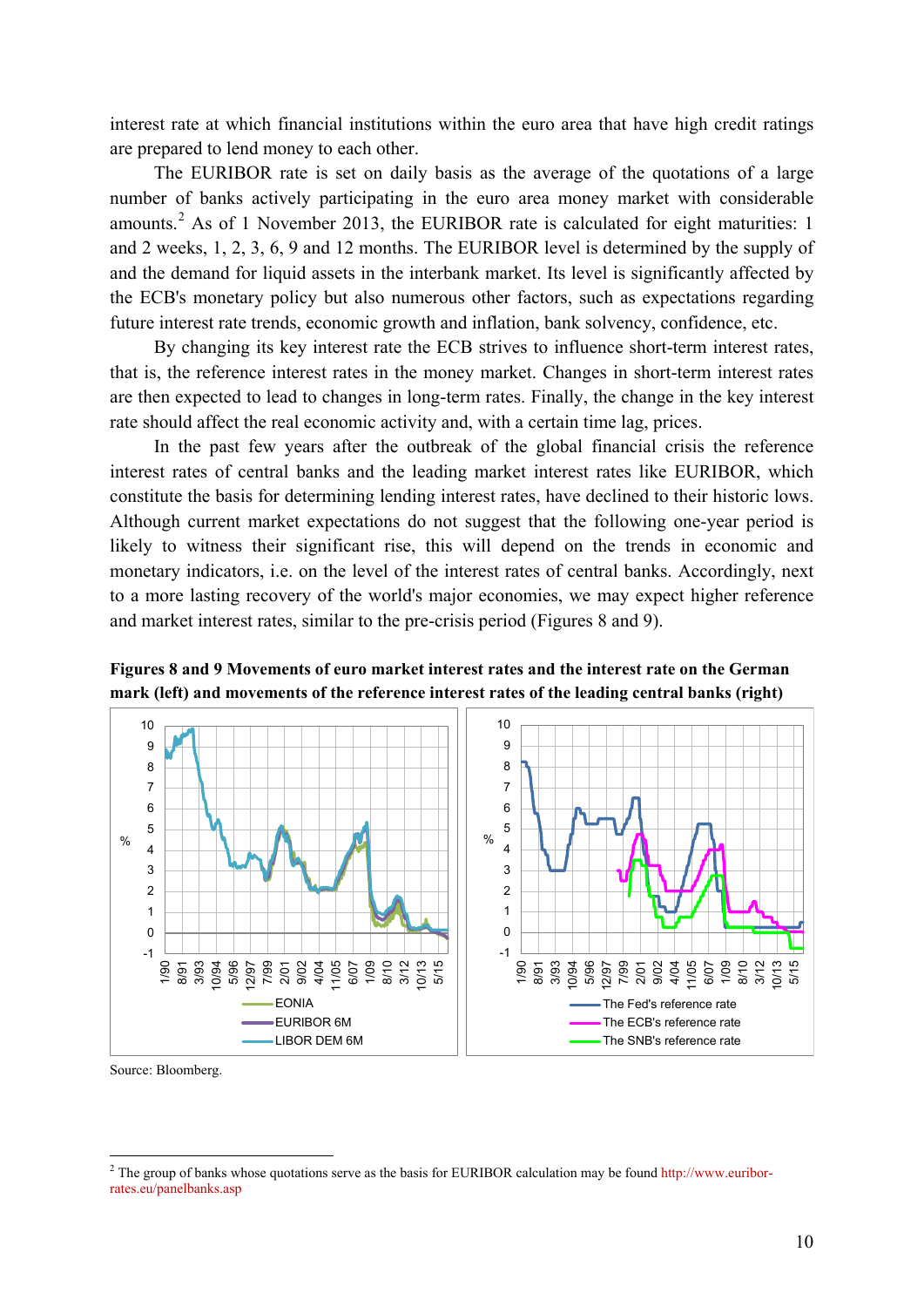#### **Domestic market**

**Apart from the international market interest rates, the prices of borrowing by domestic sectors are under a considerable influence of risk premiums.** In that regard, the most important is a country's risk premium whose movement, as a rule, depends on the general risk aversion and domestic macroeconomic and financial results. In the past, the risk premium for the Republic of Croatia (measured in terms of the EMBI yield spread) moved within a relatively wide band from the almost negligible 0.17% (17 basis points) to more than 6% (625 basis points) (Figure 10). A country's risk premium is not transferred directly to the cost of borrowing for consumers but has a significant impact on the interest rate level.



**Figure 10 Croatia's risk premium is volatile**

Note: The EMBI yield spread is an indicator which reflects the average relative risk of investing in the portfolio of securities. The figure shows values for Croatia and the European emerging market economies. The VIX index measures the implied volatility of S&P 500 index options and is often used as an indicator of investor risk aversion. Source: Bloomberg.

**The risk premium for Croatia is currently high; at the end of the first quarter of 2016 it stood at some 346 basis points (approximated by the EMBI yield spread) and it was much higher than in other Central and Eastern European countries.** This means that interest rates in Croatia are currently relatively low, primarily thanks to low reference interest rates across the globe and in the country (Figures 11 and 12).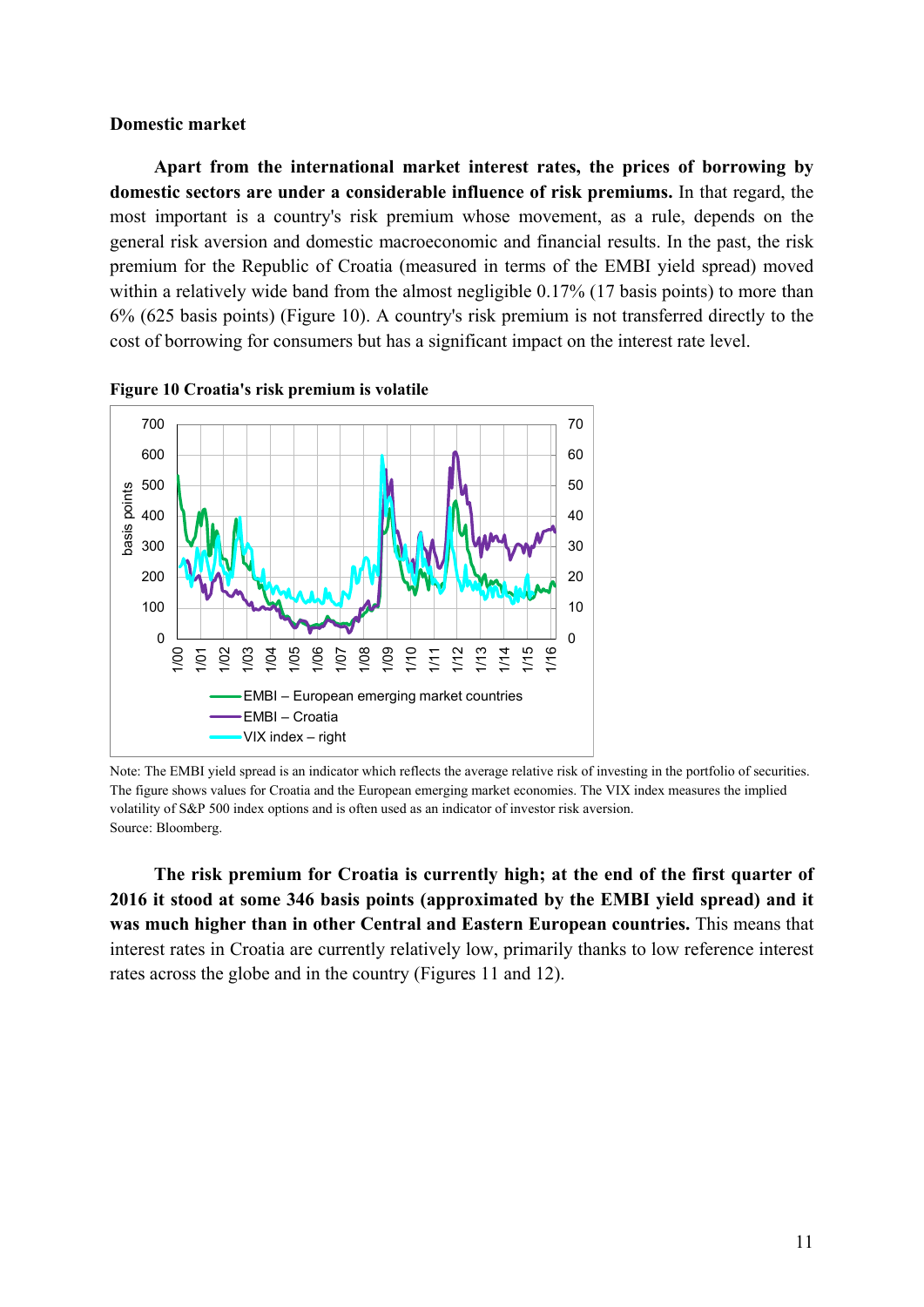

**See Figures 11 and 12 The NRR moves similarly as the deposit interest rate**

Note: NCS – new deposits denote the interest rate on newly-received total deposits (all sectors, all currency); TB182 and TB364 are interest rates on kuna T-bills of the Ministry of Finance maturing in 182 or 364 days, and TB364 EUR interest rates on euro T-bills maturing in 364 days; in the figure on the right all NRR indicators are one-year indicators. Source: CNB.

The national reference rate is used as a variable parameter for determining the level of the interest rate published and calculated by the Croatian Banking Association since the end of 2012. It is updated every three months. Accordingly, the time series of these data is relatively short and consists of 13 published values for each of the published indices.

According to its definition, the national reference rate is the average cost of the sources of funds of the Croatian banking sector (banks and savings banks), given the period under review, the type of source (deposits of natural persons, deposits of legal persons from the nonfinancial sector, other sources of bank funds) and the relevant currency. According to the type of source, the NRR is calculated separately for the sources of funds comprising the deposits of natural persons and they make up the NRR1 indicator. The deposits of natural persons and the non-financial sector make up the NRR2 indicator. The NRR1 and NRR2 are calculated separately for kuna and euro sources of funds. The NRR3 is calculated for all major sources of funds of all natural and legal persons, including those from the financial sector, separately for the kuna, euros, Swiss francs and American dollars.

Each of the mentioned versions of the NRR is calculated for the period of 3, 6 and 12 months. There are altogether 24 versions, with the code for the three-month NRR formed on the basis of the data on the kuna deposits of natural persons – HRK 3M NRR1.

Within its short framework, the one-year NRR, calculated for the kuna sources of funds, has been registering an uninterrupted downward trend ever since the start of its calculation. The decline of the NRR1 and the NRR2 indicators is lower than that of the NRR3 indicator because the funds bank borrow from the financial sector are also included in the calculation of the NRR3 and they have registered a greater decline in price of funds in the observed period than it has been the case with household deposits and the deposits of non-financial enterprises.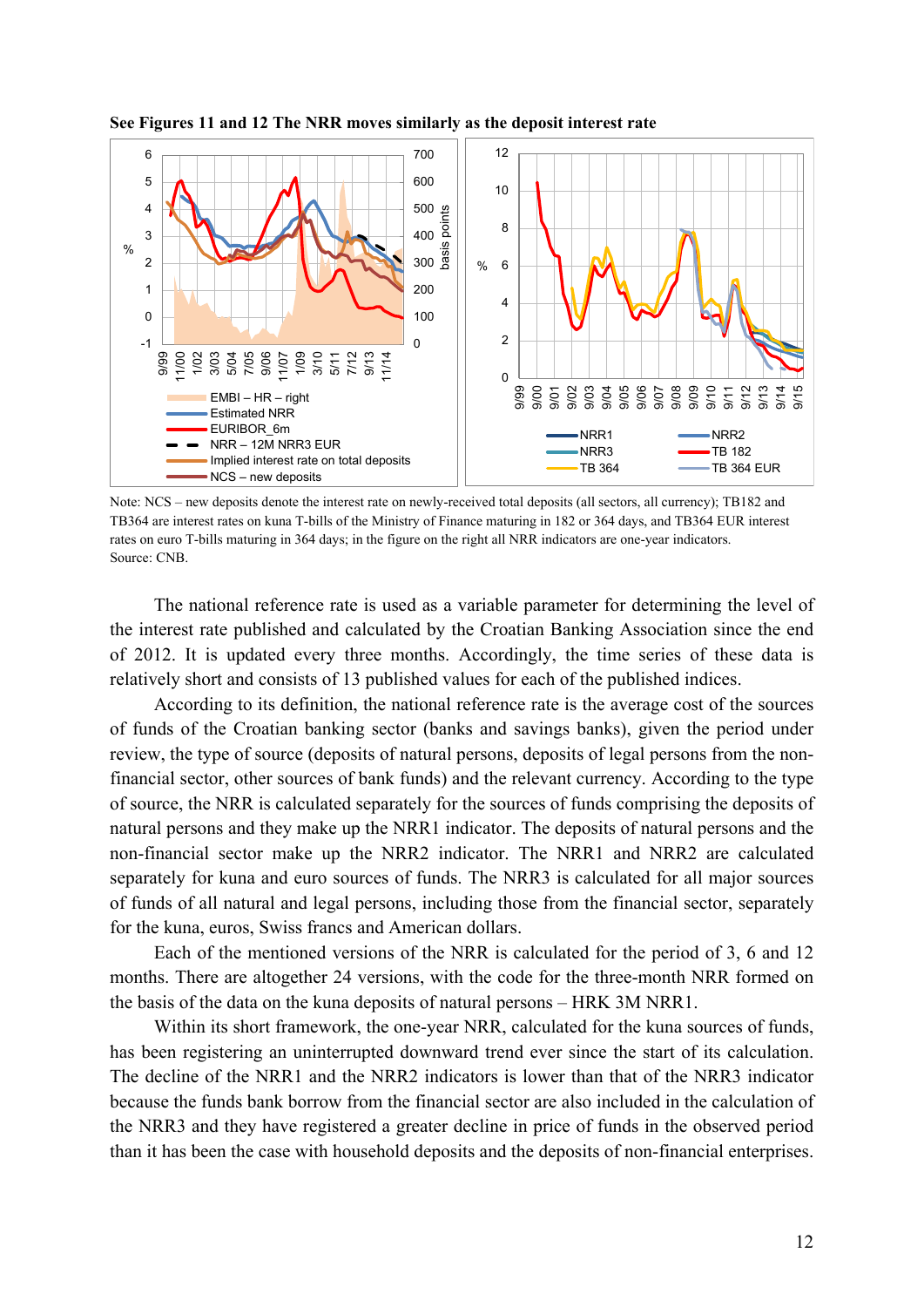As a result, all the said rates are currently at their lowest recorded levels, totalling 1.5% for the NRR1, 1.12% for the NRR2 and 1.36% for the NRR3.

As mentioned earlier, the time series of the official NRR data is relatively short, primarily due to unavailable historical data on the costs of the individual sources of bank funds in Croatia. However, in order to gain an insight into more long-term trends, historical NRR movements may be assessed, although only at an aggregate level, for all sources of bank funds and all currencies. A review of the movements of thus estimated aggregate one-year NRR from 1999 to 2015, shows that it reflects the movement of the ECB's reference rate and the risk premium for the Republic of Croatia. In addition, it is noteworthy that the NRR, due to its calculation methodology from historical data, reacts relatively slower to the changes in these indicators, which are, by their nature, somewhat more variable. The average value of the NRR estimated in this way over the priod under review totalled 3.1 percentage point and ranged between 1.7 and 4.5 percentage points.

In addition, since the NRR is calculated from the average cost of bank sources of funds and banks in Croatia are predominantly financed from deposits, which make up over 80% of bank liabilities, the movement of the estimated aggregate NRR is aligned with the movement of the implied nominal deposit rate (Figure 11). This connection is even more evident if the NRR2 and NRR3 versions are reviewed since they are calculated exclusively from the deposits of natural persons and deposits of the non-financial sector.

**Interest rates on T-bills of the Ministry of Finance pursuant to the Consumer Credit Act are a one more changeable parameter in the credit relationship between consumers and banks. In the period under review they have been a more variable indicator than the NRR.** Due to a poorly developed domestic financial market this interest rate can vary substantially over the long term (Figure 12). Currently, the dynamics of these rates is comparable to the dynamics of the NRR, with their levels being similar as well. Their level depends on a series of factors: the country's credit rating, the state's financing needs, the liquidity of the banking system, global risk aversion, the reference rates of major global central banks, etc. The deficiencies of these rates for consumers are their possible variability, dependence on state finances and lack of hedgeability from the risk of their growth.

Similarly to the NRR, interest rates on T-bills of the Ministry of Finance are currently at their lowest level – of 0.55 percentage points in case of the six-month kuna T-bill and 1.5 percentage points in case of a one-year kuna T-bill, which is approximately 6 percentage points below the value this indicator stood at in the middle of 2009 when the inflow of capital in the international capital markets dried out (Figure 12). The Ministry of Finance issues kuna and euro T-bills. The movement of interest rates on both types of T-bills is concordant, generally speaking, but there are periods when interest rates on these two types of T-bills may differ, depending on the supply of and the demand for kuna and foreign exchange in the money market. (Figure 12).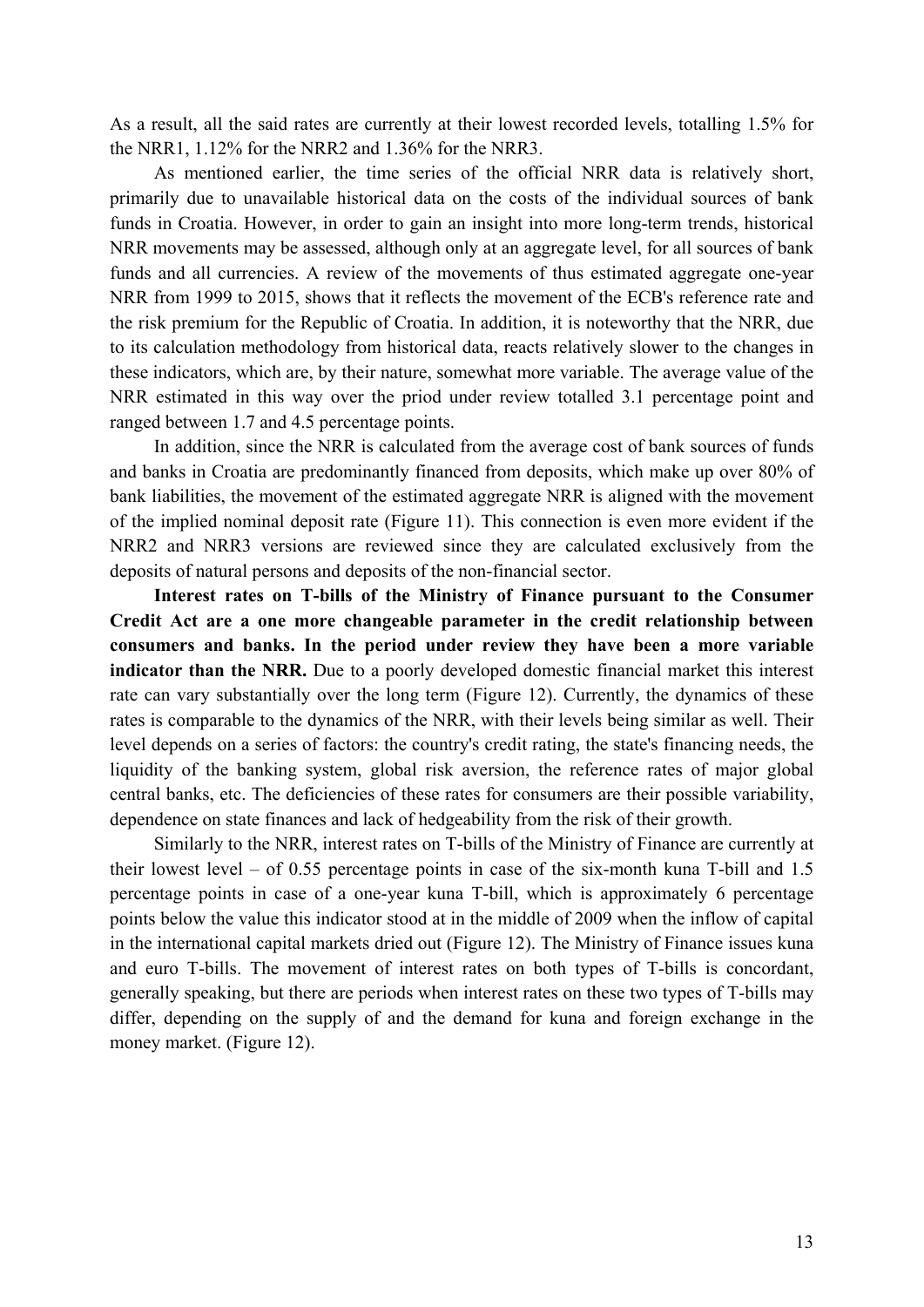

**Figure 13 With the exception of the crisis, interest on consumer loans are in decline**

Note: The interest rates shown are interest rates on newly granted loans (all currencies) Source: CNB.

Interest rates on newly granted home and consumer loans followed a similar pattern in the period after 2002. Following their uninterrupted decline until the onset of the crises (interest rates on consumer loans went down from approximately 15% to 11%, while interest rates on home loans went down from approximately 9% to 5%) early in 2008, they trended mildly upwards until the beginning of 2010, partly due to the change in the structure of newly granted loans, characterised by fewer home loans with a relatively lower interest rate. After that they trended downward noticeably until to date. However, this decline in interest rates after 2010 is most prominent in relation to consumer loans relative to home loans, especially due to the influences of regulatory changes during the period. These changes limited the price of short-term consumer financing.

#### **International comparison**

**An international comparison of the current level and the recent movement of interest rates on home and other consumer loans, positioned Croatia around the CEE average. Interest rates on home loans are slightly above average, while interest rates on other consumer loans are below average.** The comparison of interest rates from the category of other household loans should be viewed with caution because this category contains inhomogenous products. In contrast, home loans are a more homogenous group of products. Adjusted by the country risk premium, which, among other factors, affects the interest rate level, interest rates on home loans in Croatia are below the CEE average (Figures 14 and 15). However, this comparison is limited even when such a relatively homogenous product group as home loans is in the focus. Namely, in order for interest rates to be fully comparable, it is necessary to adjust them by loan maturity, collateral, currency of withdrawal, etc.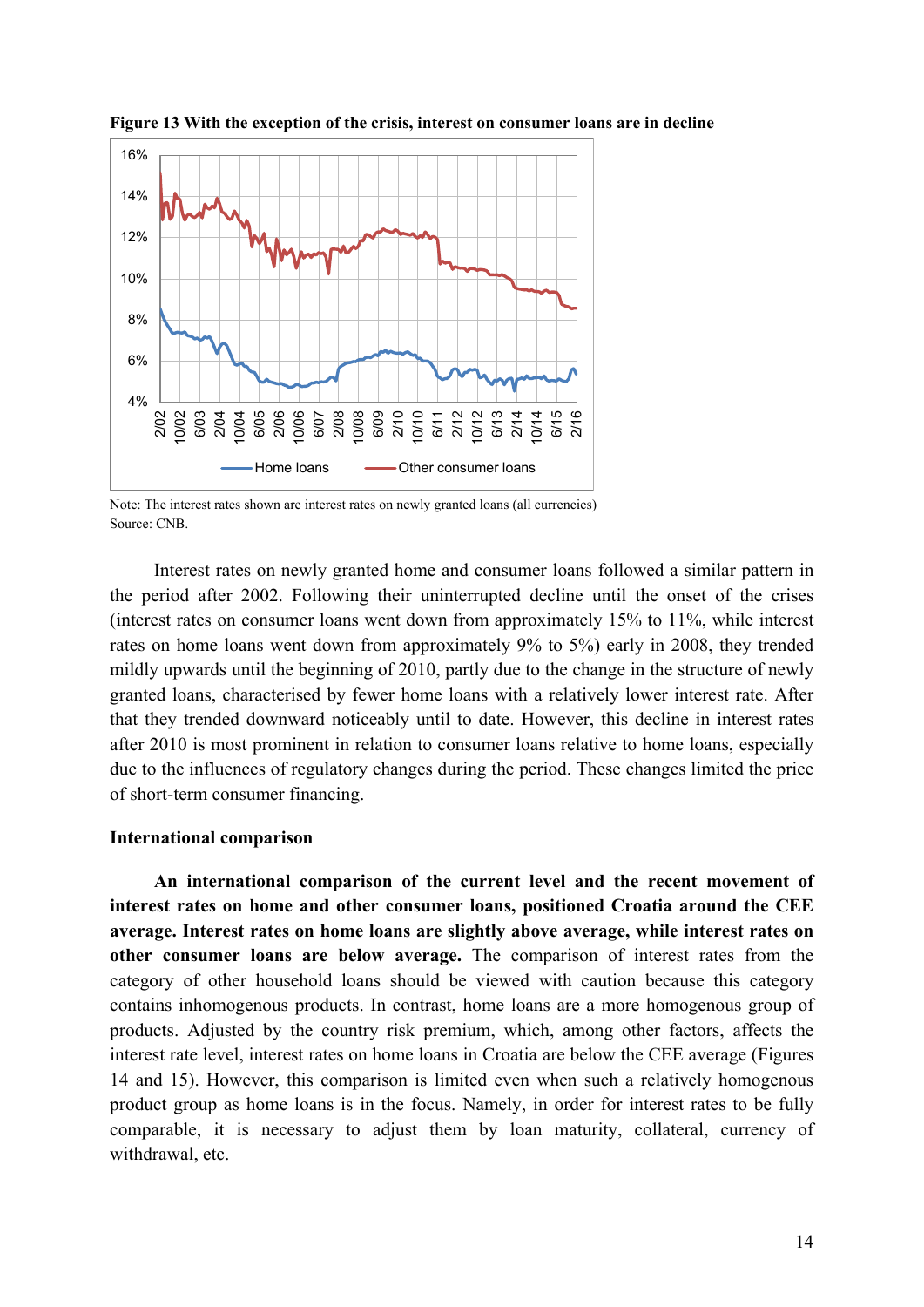

**Figures 14 and 15 An international comparison of movements of interest rates on home loans (left) and interest rates on other household loans (right)**

Note: Interest rates rates are related to a simple average of monthly interest rates within a year. The code "2015 minus CDS" denotes the interest rate on home loans reduced by the country risk premium, measured by credit default swaps. Source: ECB.

# **The differences between the national reference rate (NRR) and EURIBOR**

**The manner in which the change in interest rates in the region is transferred to a particular loan depends on the reference rate applied to it.** Thus, there are significant differences in the dynamics of the two most often used reference interest rates – national reference rates (NRR) and EURIBOR.

**The NRR is the implied deposit interest rate, i.e. the average weighted cost of bank financing.** Given the manner of its calculation (e.g. its level from May to August is calculated on the basis of data on the cost of bank liabilities, on average two quarters earlier – from January to March) this variable parameter reacts with a lag. In addition, once it starts reacting, in the beginning the intensity of this reaction is lower since movements within one month have a small impact on total implicit costs.

The growth of the EURIBOR rate on the other hand would result in an overall increase in interest rates within a much shorter period of time. Given that its value changes daily, its spillover to interest rates applied to loans would not be instant only due to the time required to change interest rates. Although the Consumer Credit Act does not expressly stipulate the term within which banks may adjust their interest rates to an EURIBOR increase, experience has shown that they usually adjust the interest rates charged to consumers to reference rates within a period of six months.

**Due to a somewhat slower spillover of the cost of the sources of bank financing (most notably received deposits and loans) to the NRR in comparison to EURIBOR, interest rates on loans to consumers with variable NRR would grow slower.**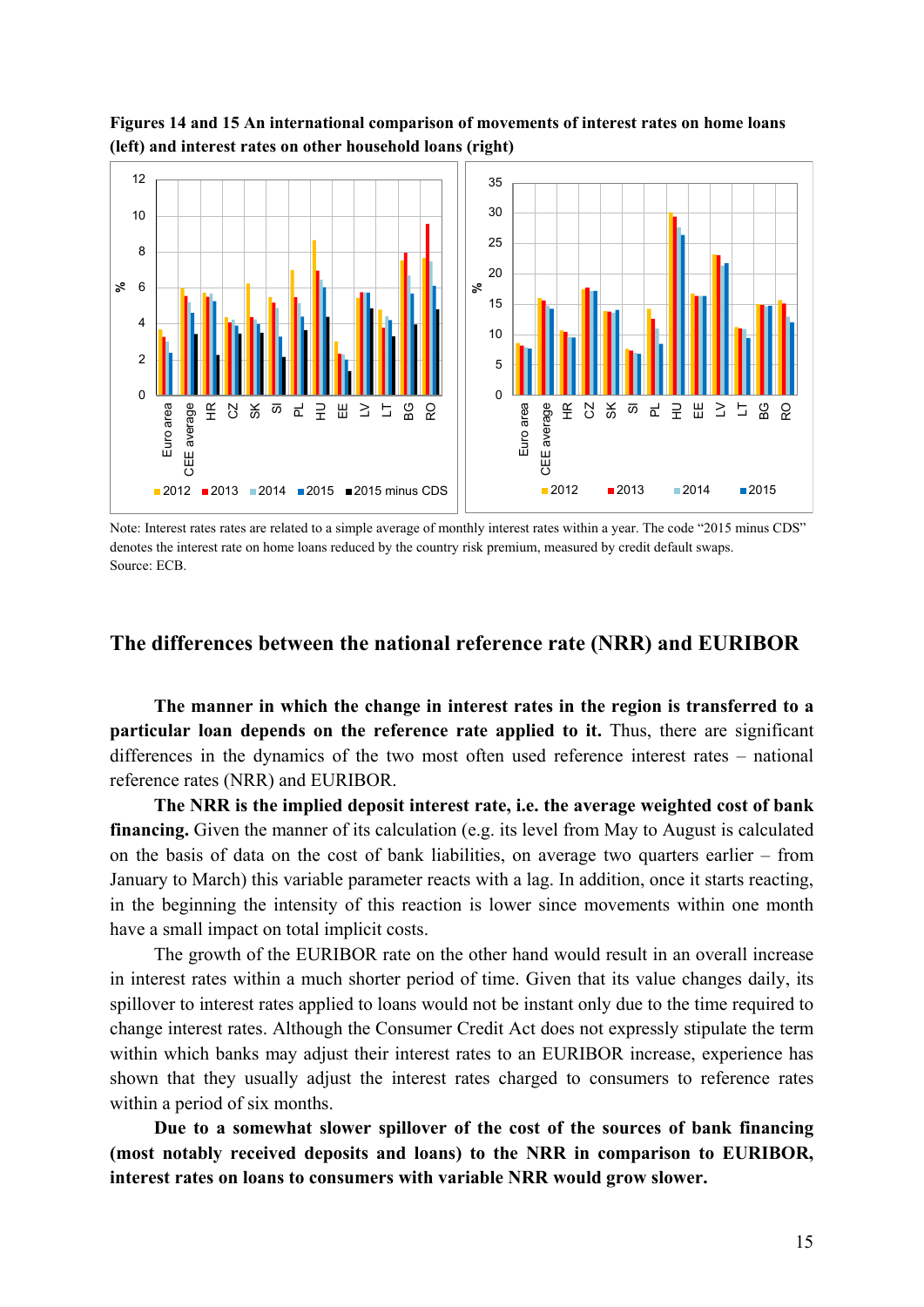However, changes in interest rates need not go in the upward direction so it is necessary to view the position of the debtor in case of a decline in interest rates. In that case, the slow reaction of the NRR would not go in favour of the consumer. Rather, it would slow down the decline in interest rates, that is, the improvement of the conditions for the consumer. Under such a scenario, the position of borrowers that have EURIBOR as variable parameter would be more favourable.

**The specifics of the NRR and EURIBOR are not the only elements affecting the dynamics of interest rate changes.** Namely, the rules on the maximum allowed level of interest rates pursuant to the Consumer Credit Act may also cause inertia when it comes to interest rate changes. As the Act defines the maximum nominal interest rates on household loans as a function of the average weighted rate on loans of all banks, it is evident that the distribution of interest rates among banks may affect their ability to raise the interest rate. In this way, banks with higher interest rates do not have room for growth of interest rates to consumers. However, if it comes to a rise in interest rates, the averages that define maximum interest rates will also follow an upward path.

In case of a more significant increase in rates these limitations would not affect all borrowers equally, the manner of adjustment would depend on the position of the client in the distribution of the interest rate level. The change in interest rates would thus, regardless whether interest rates are indexed to EURIBOR or the NRR, be somewhat less quick for clients closer to the legally allowed interest rate maximum.

**Regardless of the advantages of the NRR, such as its seemingly greater stability and predictability, in certain circumstances its application could result in a quick materialisation of interest rate risk.** Namely, in case of a stronger increase in deposit rates it could come to a rise in the interest of clients for early termination of time deposit agreements for existing deposits in order to benefit from the new, higher interest rate. Such actions would also cause the growth of the NRR and thus of interest rates to consumers that are indexed to the NRR.

**There is one more difference between the NRR and EURIBOR interest rates resulting from the specific circumstances in which they are granted.** Namely, at the end of 2015, average euro housing loans indexed to the NRR had a variable part of around 1.9 percentage points and a fixed part of around 3.7 percentage points. On the other hand, the variable and the fixed interest rate part of the comparable euro housing loans indexed to EURIBOR hovered around 0.03 percentage points and 5.6 percentage points respectively. Accordingly, euro housing loans indexed to EURIBOR as a variable rate were in fact granted almost entirely at a fixed interest rate part, that is, the rate which banks can influence through their internal procedures. In this way, banks may decide not not transfer the entire growth of interest rates on their clients, but permanently reduce the share of their margin, i.e. the fixed interest rate, instead. However, this falls exclusively within the realm of a business decision of an individual bank and is not a legal requirement.

**The growth of reference rates in the international market is not the only change that could contribute to the materialisation of the interest rate risk.** For instance, if the EURIBOR levels remain low and Croatia's risk premium increases, it would come to divergent interest rate movements in these two types of loans. For loans indexed to EURIBOR